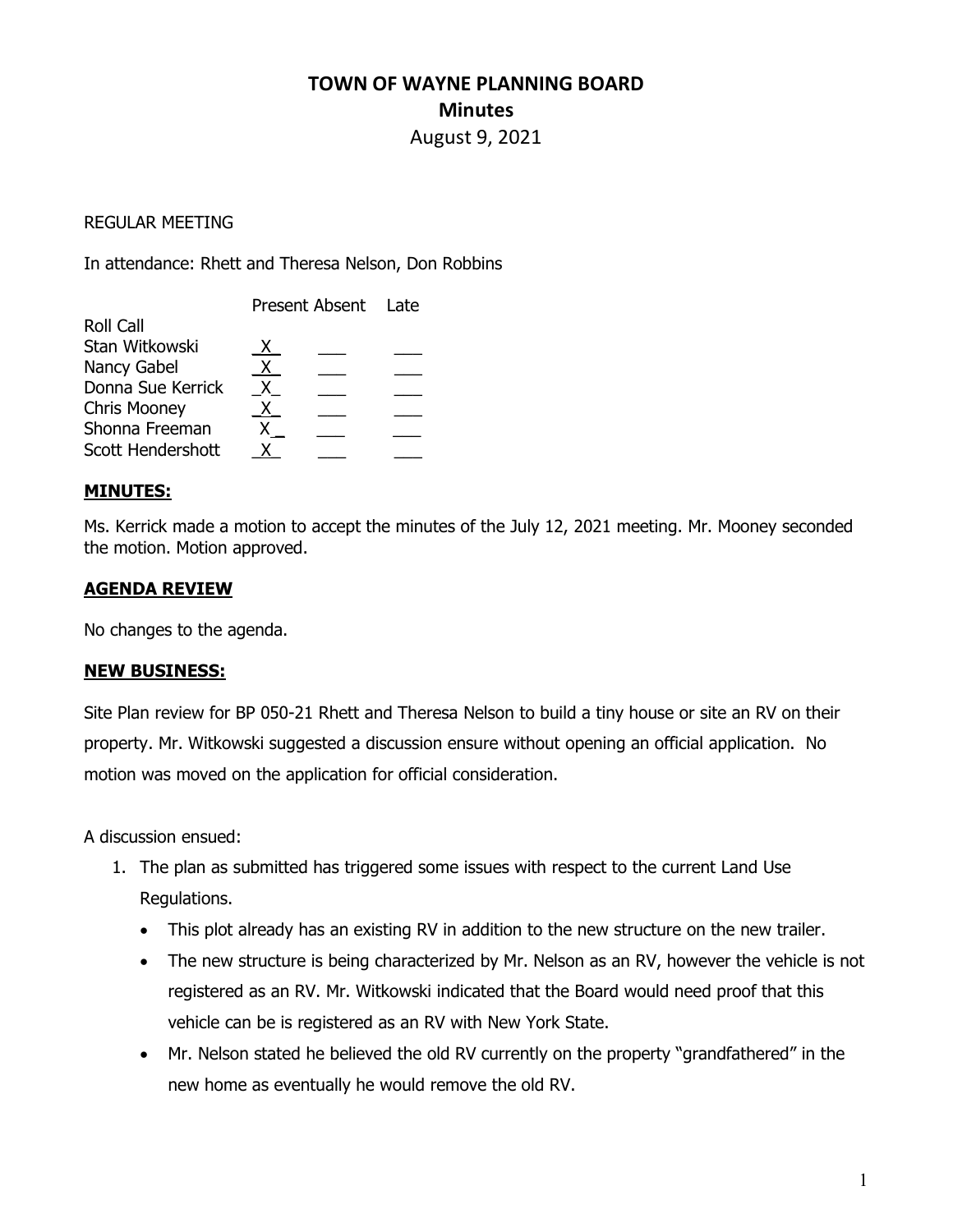- 2. Mr. Witkowski next pointed out that the structure if to be considered a tiny house was built without permits and would have to be built to current building codes applicable to tiny home construction. If the structure on the new trailer is to be an RV, then it must comply with registration and operation laws for vehicles. Mr. Nelson stated that he hoped some of the technicalities of the situation could be overlooked - as this new RV/ tiny home is an improvement to the lot and appreciated by the neighbors.
- 3. Mr. Hendershott asked if the trailer had a VIN (vehicle identification number)? Mr. Nelson said yes. A conversation started about what kind of trailer this is and is it suitable a base for a structure? Mr. Hendershott asked if Mr. Nelson had a title for the trailer. Mr. Nelson produced a paper which he thought was a title, on closer review, it is only a Certificate of Origin for the trailer, having been built out of state. It was determined by the description on the C of O that it is a 28' flatbed utility trailer. The trailer is not titled nor registered in NY. Mr. Nelson indicated he did not want the expense of titling or registering a vehicle he did not intend to ever put on the road.

This returned the discussion to the question is this intended to be an RV or a tiny house? Resolution of that question will indicate the path forward given State law and Land Use Regulations. The board discussed at length the possible regulations that could apply depending how the structure is characterized.

- 4. Next the board considered the deck.
	- A stop work order was issued to Mr. Nelson on March 12, 2020 as it is a permanent structure built without a permit.
	- There is a setback infringement for which Mr. Nelson was granted relief through a variance in July 2021.
	- There is another issue of the deck being built on a steep slope of an existing gully. Mr. Nelson produced a letter from DEC with observations on the deck as built. Mr. Witkowski said the letter indicated the deck had been well built with minimal disturbance of the slope, however this was not a letter allowing the deck to be placed there.
- 5. The board further discussed ways that the RV/Tiny Home might possibly move forward and concluded expert and possibly legal advice should be sought in order to make a proper determination as to the possible ways forward.